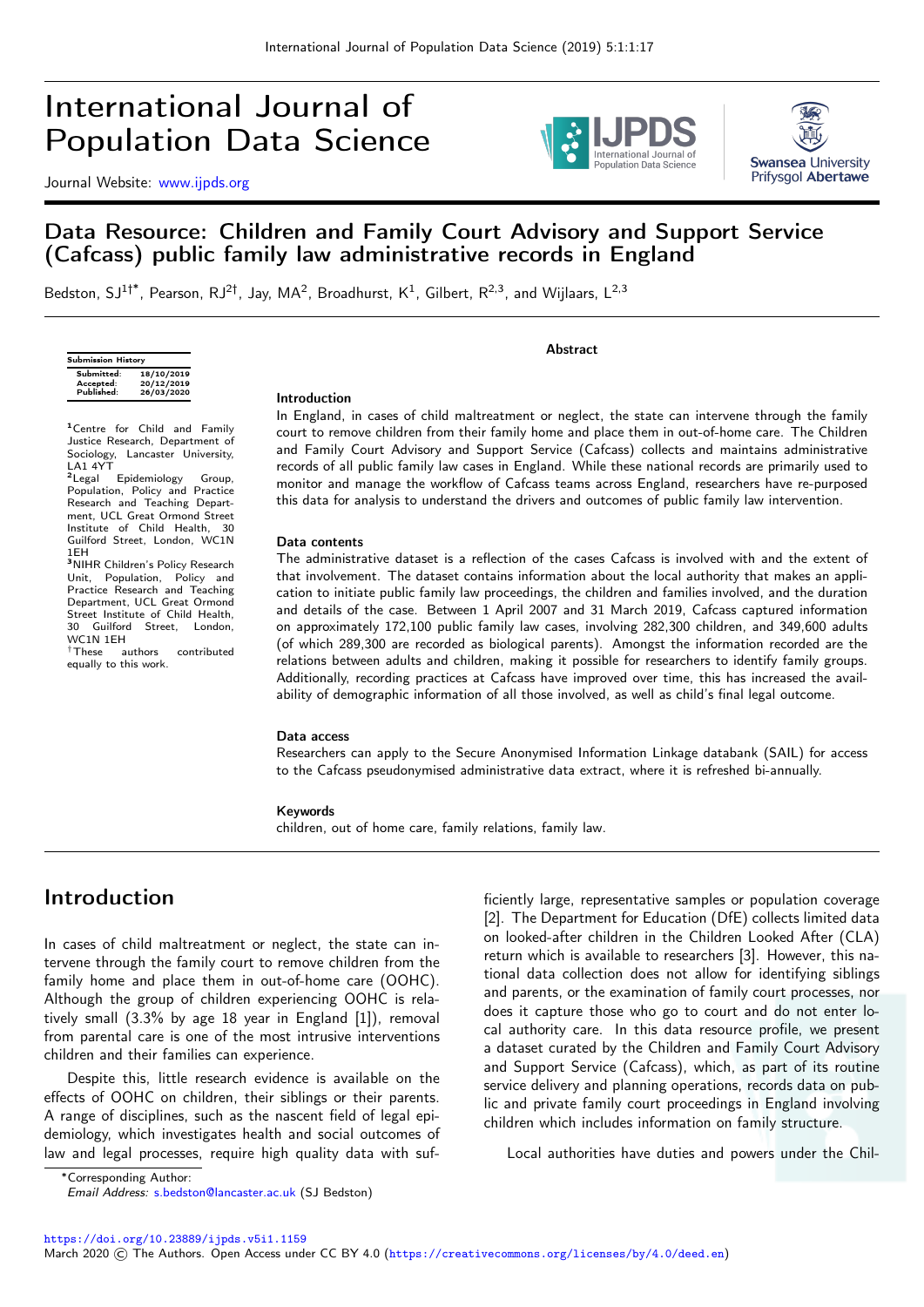dren Act 1989 to safeguard and promote the welfare of children. Provision is made for a range of circumstances (see Figure 1), which include providing support for children in need, investigating the circumstances of children thought to be at risk of significant harm and the accommodation or supervision of children. Children who are accommodated are said to be 'looked-after' and the local authority is able to 'override' parental responsibility for the child. There are two main legal routes to becoming looked-after: out-of-court arrangements under section 20, and the granting by a court of a care order under section 31 [4]. It is these court cases, referred to as public family law proceedings, which are the scope of this data resource profile.

Public family law proceedings are typically characterised by local authority applications for court orders to either receive a child into care or place the child under local authority supervision, in situations where the child is suffering, or likely to suffer from (i.e. at risk of) significant harm. In all such proceedings, a 'Children's Guardian' (a specialist social worker) from Cafcass is appointed to ensure that decisions made by the courts are in the child's best interests. Although Cafcass is sponsored by the Ministry of Justice, it operates independently and provides information, advice and support for children and their families [5]. Cafcass guardians are qualified social workers and their role includes checking the local authority's assessment and care plan, attending hearings, and advocating for the children they work with.

For most children, becoming looked-after and entering OOHC indicates experience or risk of maltreatment [4]. Types of maltreatment are physical, sexual, emotional abuse and neglect. These experiences can result in serious injury, disability and death, and has been linked to an increased risk of adverse outcomes later on in life, such as poor mental health, substance misuse and risky sexual behaviour [6,7]. In England, it is estimated that around 1 in 30 children will spend some time in OOHC before their 18th birthday, with evidence that this figure is rising [1]. Therefore, child maltreatment is a growing public health issue [8].

The role of the courts in public family law proceedings is to rule on applications made by local authorities to intervene in family life in order to safeguard child welfare. These rulings, or orders, grant certain permissions to the local authority, based upon the risk of significant harm; this can include making changes to a child's living arrangements, deciding upon the level of contact between children and parents, and deciding whether there need to be any changes to who has parental responsibility for a child. The most common public family law orders made concerning children are care orders, which place children under the care of their local authority (typically into OOHC) [9]. Other orders include: emergency protection orders, which allow the local authority to assume immediate parental responsibility for a child for up to eight days; supervision orders, where the court instructs the local authority to 'advise, assist and befriend' a child; and placement orders, which allow a child to be placed for adoption.

Cafcass also has a role to play in private family law proceedings, which typically concern disputes between private parties (such as between parents on relationship breakdown) about the upbringing of a child. Cafcass carries out initial safeguarding checks in such cases and may become more involved in a case where welfare concerns are identified. This data resource profile, however, will focus only on public family law case records (information on the private records is available elsewhere [10]). This profile also only covers England, similar law and systems are extant in the devolved countries of the United Kingdom but data collection is separate.

Data for research exists from 1 April 2007 onwards. Between 1 April 2007 and 31 March 2019, Cafcass has captured information on approximately 172,100 public family law cases, involving 282,300 children, and 349,600 adults (of which 289,300 are recorded as birth parents). Figure 2a shows how these numbers have increased steeply over time, while Figure 2b displays the considerable variation in the number of children subject to court proceedings for each local authority in 2017/18, proportional to their general child population. With points falling outside of the 99% confidence limit, this is evidence that many local authorities differ from the national average, as this level of variation is unlikely to be due to chance.

# Data production

Cafcass maintains an administrative digital system to securely store case management records. This system supports more effective management of caseloads to improve workflow, as well as providing a monitoring function of the service it provides. Basic administrative information is recorded for each case that Cafcass guardians are involved in.

Much of the information that Cafcass collects comes directly from a standardised form sent to them directly by the applicant local authority. This form is called the C110A and covers applications for care orders, supervision orders or emergency protection orders [10,11]. On receipt of an application form, Cafcass creates a new case record within its system and assign a guardian who contemporaneously updates the case record. As part of their recording practice, on case closure, the guardian should attempt to supplement any additional information that was previously missed. The quality of case records is monitored and assured by a service manager.

In addition to a Cafcass guardian, children subject to public family law proceedings are usually also represented by a publicly-funded legal representative (known as the 'tandemmodel' of representation) [12,13]. In the face of increasing demand for their services, Cafcass began to operate a model of "proportionate working" in 2010 [5]. This means directing resources in each case to activity that is essential. In some cases, the Guardian no longer attends all hearings. As a result, Cafcass no longer records interim legal outcomes, though final legal outcomes are still captured.

# Data contents

### Structure of the data extract

Cafcass records every application brought forward by a local authority, with a case being made up of one or more applications. Parents or caregivers are identified as parties to the application, with one or more children being subject. Other persons, such as non-subject siblings, non-party grandparents or a parent's partner, can also be named on the application if relevant, though this is not common. The start date of an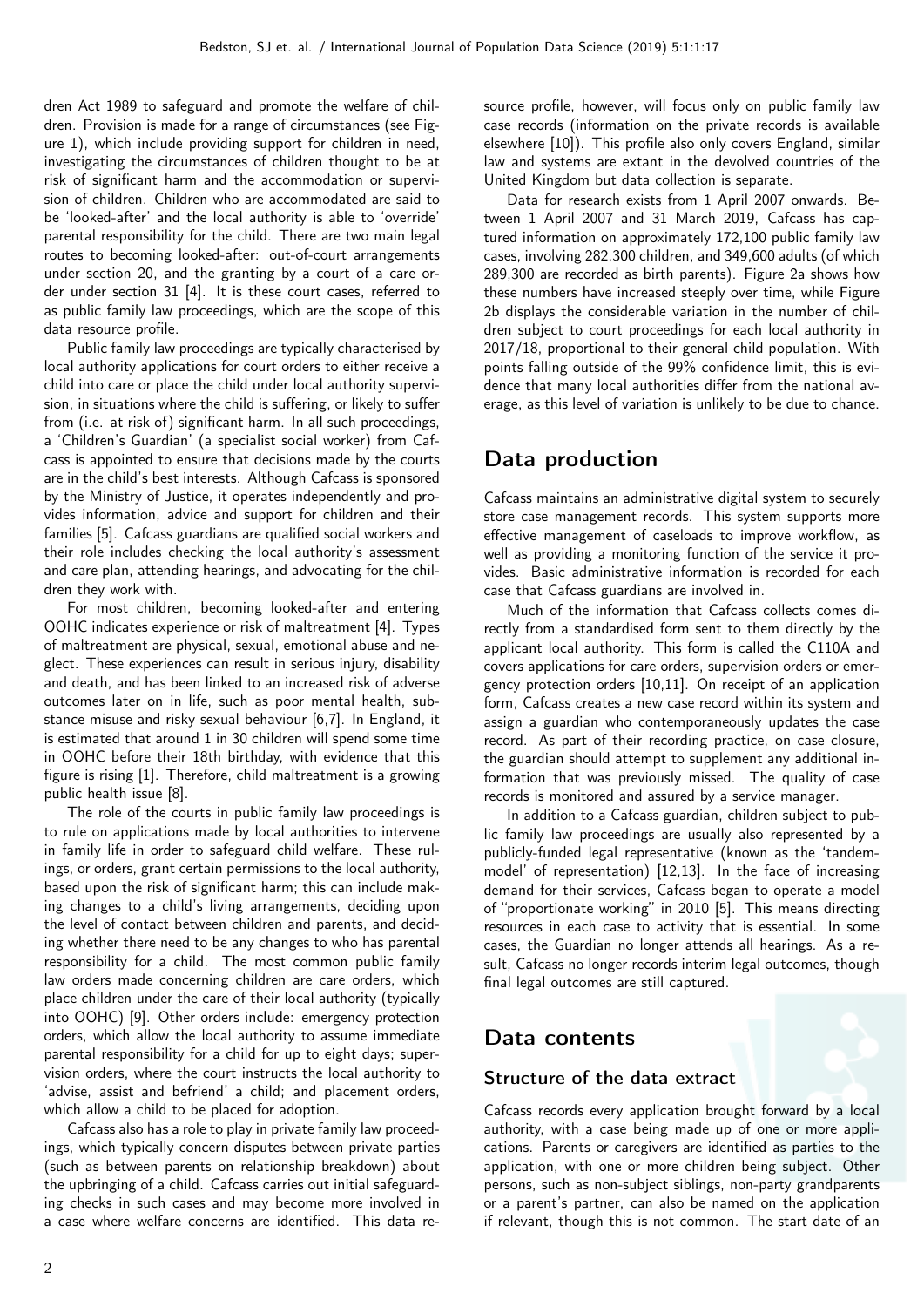

Figure 1: A summary of how the three different national datasets capture children who come into initial contact with children's services.

\*All children in the care of a local authority are, by definition, also children in need (s17 Children Act 1989). Therefore, these children are in both the CiN Census and CLA return.

†The Cafcass data contains information on all family members relevant to the case, not just children.

Figure 2: Number of parents and children entering public law proceedings over time and local authority variation in the rate of child entry into public law proceedings.

- (a) Number of children, mothers and fathers entering public law proceedings, by financial year (April-March).
- (b) Funnel plot of the rate of entry for children per 10,000 of the 0-17 local authority population in 2017/18.



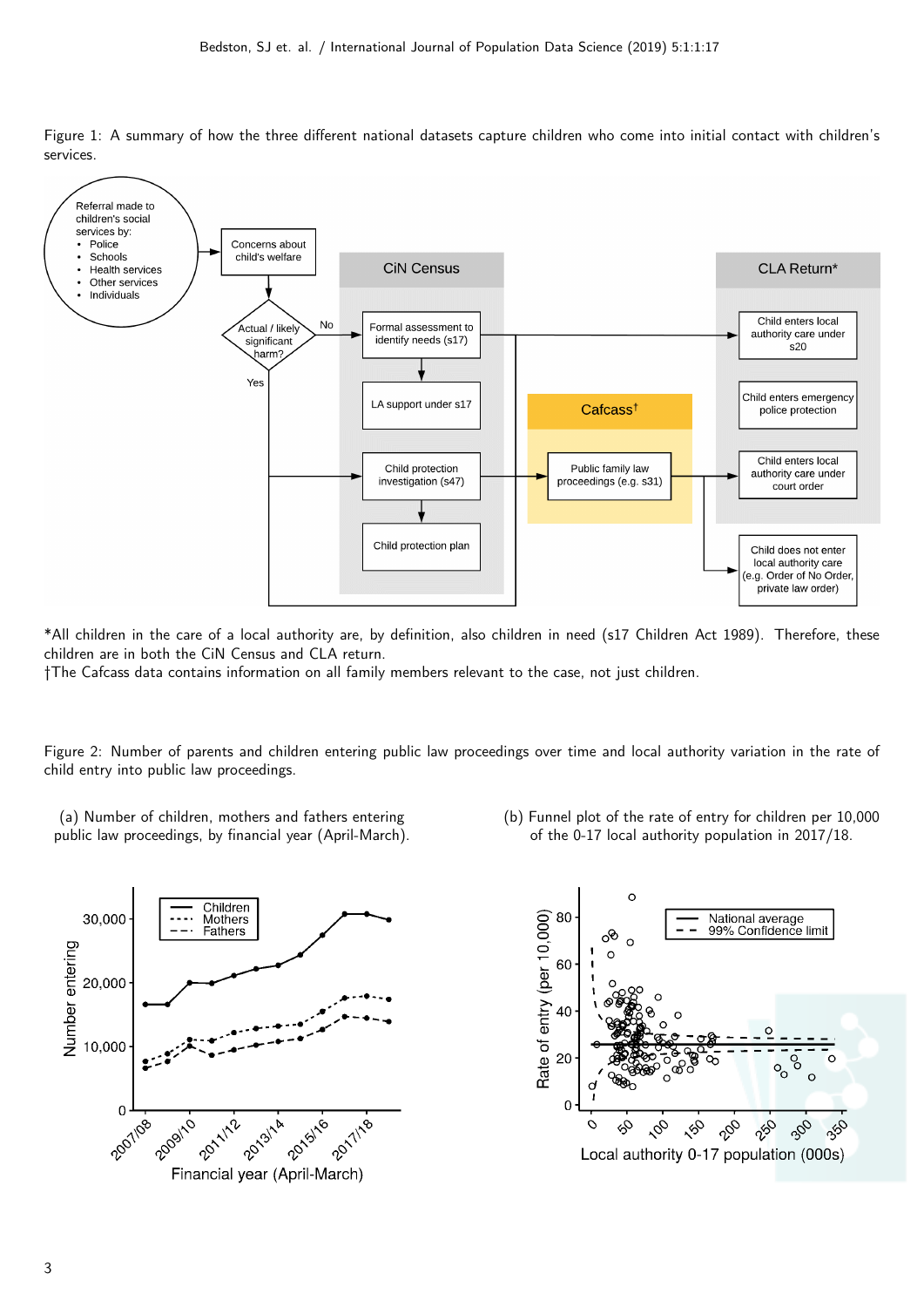application is the date the local authority submitted the application to court, with the end date being the date for which a final legal order was made; from these two dates, an accurate measure of how long proceedings have lasted can be derived. Figure 3 displays a random sample of 100 cases from the data extract, demonstrating the variable length and complexity (with regard to sequences of hearings and legal orders) of these court proceedings.

In 2007, Cafcass began to use an electronic case management system, which was replaced in July 2014 with a newer system. These systems have captured data that, though not originally intended for research purposes, can be used to gain insights about family law proceedings, after data cleaning and preparation for research. What we describe below are tables which have derived from these two case management databases, by harmonising the differences between them to produce a set of data tables suitable for research (see Supplementary Appendix 1: Figure A1 for further detail).

#### Measures collected

Within its case management system, Cafcass captures a large amount of information on adults, children, cases and the court process in public law. As summarised in Table 1, the pseudonymised data extract includes key measures from the case management system and these can be grouped into case and application characteristics, outcomes of applications for children and characteristics of the families involved. Generally, recording of these measures has improved over time, though the proportion of legal outputs recorded has decreased in recent years (see Supplementary Appendix 1: Table A1 for more details on missing values in key variables between 1st April 2007 and 31st March 2019).

#### Case and application characteristics

Each case is given an internal, unique ID in Cafcass, as is each application. Cases are identified as private or public law, with the type of application(s) also being specified (e.g. application for care order, supervision order etc.). The local authority that submitted the application is recorded at the case level, with dates being recorded at the application level. Additionally, dates of hearings attended by guardians are recorded separately, as well as requested reports and their due dates.

#### Individual and family characteristics

Demographic information is recorded for each person named on an application (parents or carers who are party to proceedings, and children subject to them). For example, from Figure 4a, we can see that 44% of children assigned a Cafcass guardian in 2017/18 are aged between 0 and 4 years old, and 52% between 5 and 15 years old.

All details are expected to be kept up-to-date while the case is ongoing which means that, for some people, information on previous names and addresses is available, which have the potential to be used for linkage. Any assessments undertaken during proceedings (such as medical or psychiatric examination of the child) are generally stored as documents separate from the administrative system and are not available within this data extract.

Cafcass also records the relationships between the adults and children on an application, allowing researchers to identify families. Figure 4b summarises the most common family compositions recorded in 2017/18.

#### Outcomes of application

Legal outputs can be made both during an application (such as an Interim Care Order) and when a case concludes (referred to here as the final legal output). More recently, Cafcass has reduced the recording of interim legal outputs as final legal output recording has taken priority. Examples of final legal outputs include: Order of No Order (ONO), Supervision Order (SO; the child remains in the family home), Child Arrangement Order (CAO; to regulate parental contact and living arrangements), Special Guardianship Order (SGO), Care Order (CO; the child is placed with foster carers), or Placement Order (PO; the child is placed with prospective adopters). Figure 5a displays how many children in the data extract are subject to these different final legal orders in 2017/18, whereas Figure 5b shows the distribution of their ages, by legal order. For example, while care orders are the most common legal order recorded overall, placement orders are more common among infants and young children.

# Existing and ongoing work

### Risk of mothers and fathers returning to court

As Cafcass records parent-child relationships in the majority of cases, this enables researchers to link multiple public family law applications from the same individual or family group to identify returns to court over time. This was utilised in a pioneering study to quantify recurrence among mothers subject to care proceedings [14]. Their findings provided the first estimate of the risk of mothers re-entering care proceedings and suggested that many mothers subject to recurrent care proceedings are caught in a cycle of successive pregnancies with early intervention from children's services. This work has been further developed by a study of fathers, vis-à-vis mothers, in recurrent care proceedings which has shown rates of recurrence as being 13% and 22% over five years, for fathers and mothers, respectively [15].

### Newborns in care proceedings

Due to the accurate and consistent recording of child demographics, research into sub-infant age groups has shown that while children aged less than one year constituted 27% of all children in care proceedings from 2007/08 to 2016/17, 36% of which were less than one week old [16]. Expressed as a rate of per 10,000 live births, overall there has been an increase from 15 to 35 per 10,000. Given the unique vulnerability of newborns, preventative action is understandable, however compulsory removal should be seen as a severe form of intervention in family life. Further work is needed to evaluate outcomes for this particular sub-population of children, both in childhood and later on in life. For example, on the implications of being placed into care so early on in life on early childhood development, mental and physical health, and education wellbeing.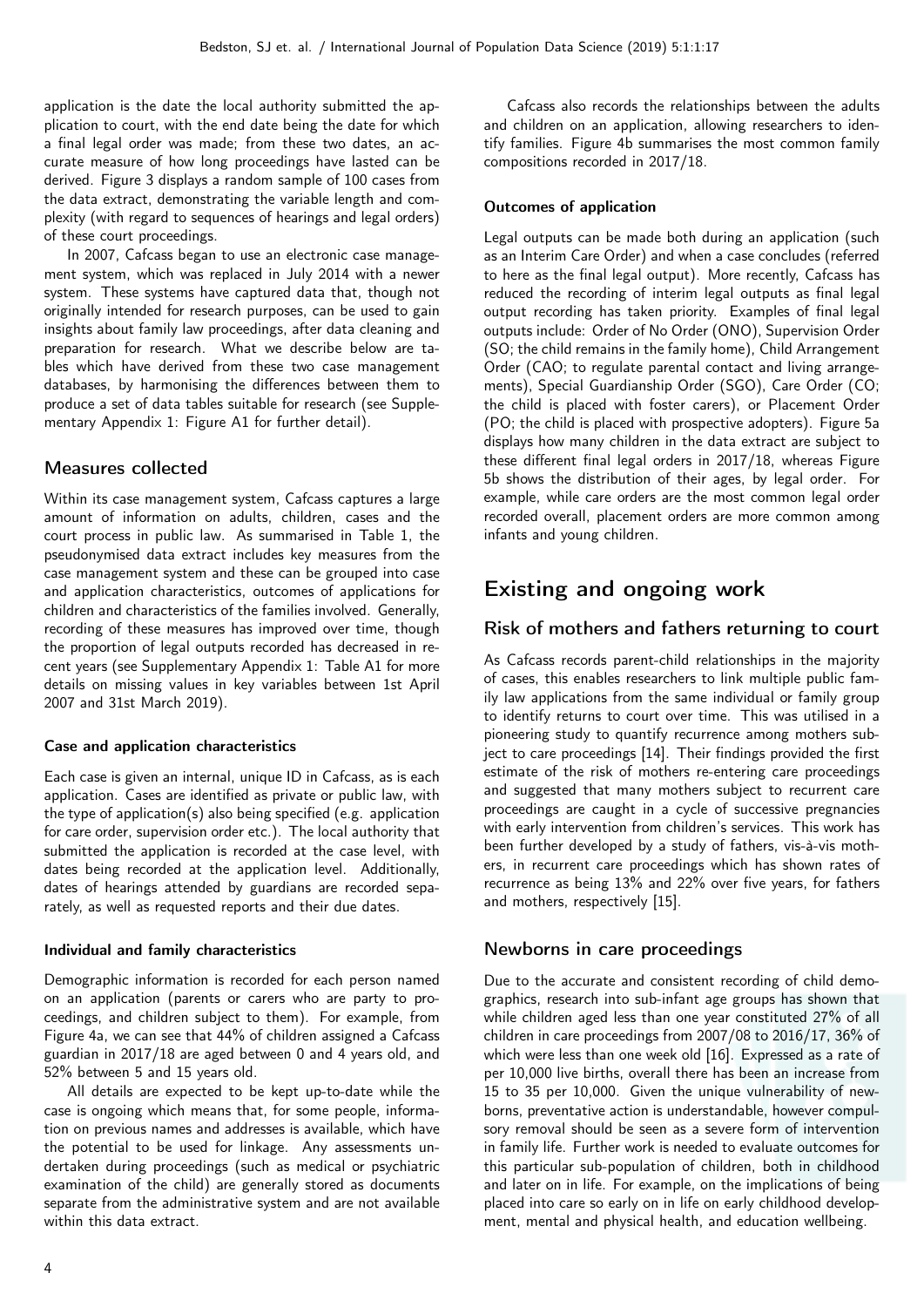

Figure 3: The timelines of a random sample of 100 public law cases based on the Cafcass data extract.

Timelines start when a case is first opened, and they show the length of the s31 care application (grey line), along with hearings (green) and legal orders being made (orange). Note that a case may not start with a care application, but often closes at the same time the application ends.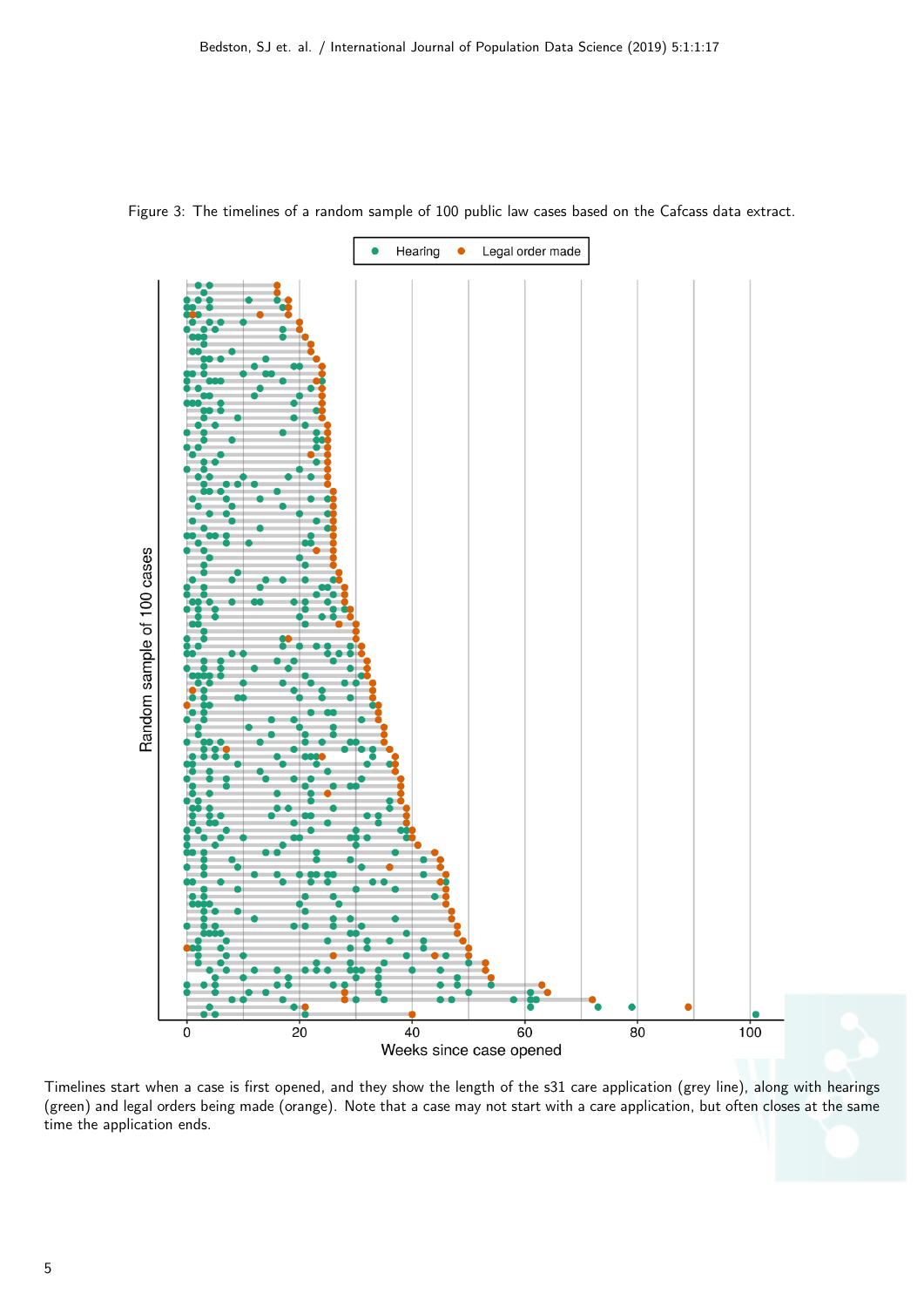Case and application characteristics Individual and family member characteristics Outcomes of application For all public family law proceedings: For all people named in application: For all children on cases: • Case and application ID • Application type (e.g. emergency protection order, care order, supervision order, placement order) • Court ID • Local Authority ID • Date application was made and date ended • Date record was closed by Cafcass • Dates of hearings attended by Cafcass Guardian • Person ID • Week of birth • Gender • Ethnicity • Lower-layer Super Output Area ID of the address postcode • Religion • First language • Interpreter required  $(y/n)$ • Disability (y/n) • Access support required  $(y/n)$ • Role in application (subject, party, other) • Relationship with other named persons (e.g. child, mother, fa-• Legal output ID • Legal output type (e.g. emergency protection order, care order, supervision order, placement order, order of no order) • Order type (final / interim) • Date order made

Table 1: Measures and characteristics available in the pseudonymised Cafcass data extract.

Figure 4: Children's ages and family compositions in public family law proceedings starting in 2017/18.

ther, grandparent)

(b) Top 10 most frequent family compositions in proceedings.



(a) Child age at the start of proceedings

|           | <b>Mother Fathers Children</b> | N          | ℅   |
|-----------|--------------------------------|------------|-----|
|           |                                | 7,110 38.1 |     |
|           |                                | 4,040 21.7 |     |
| ●         | $\bullet\bullet$               | 2,560 13.7 |     |
|           |                                | 1,230      | 6.6 |
| $\bullet$ |                                | 610        | 3.3 |
| ●         |                                | 520        | 2.8 |
|           | 68                             | 370        | 2.0 |
|           |                                | 370        | 2.0 |
|           |                                | 310        | 1.7 |
|           |                                | 220        | 1.2 |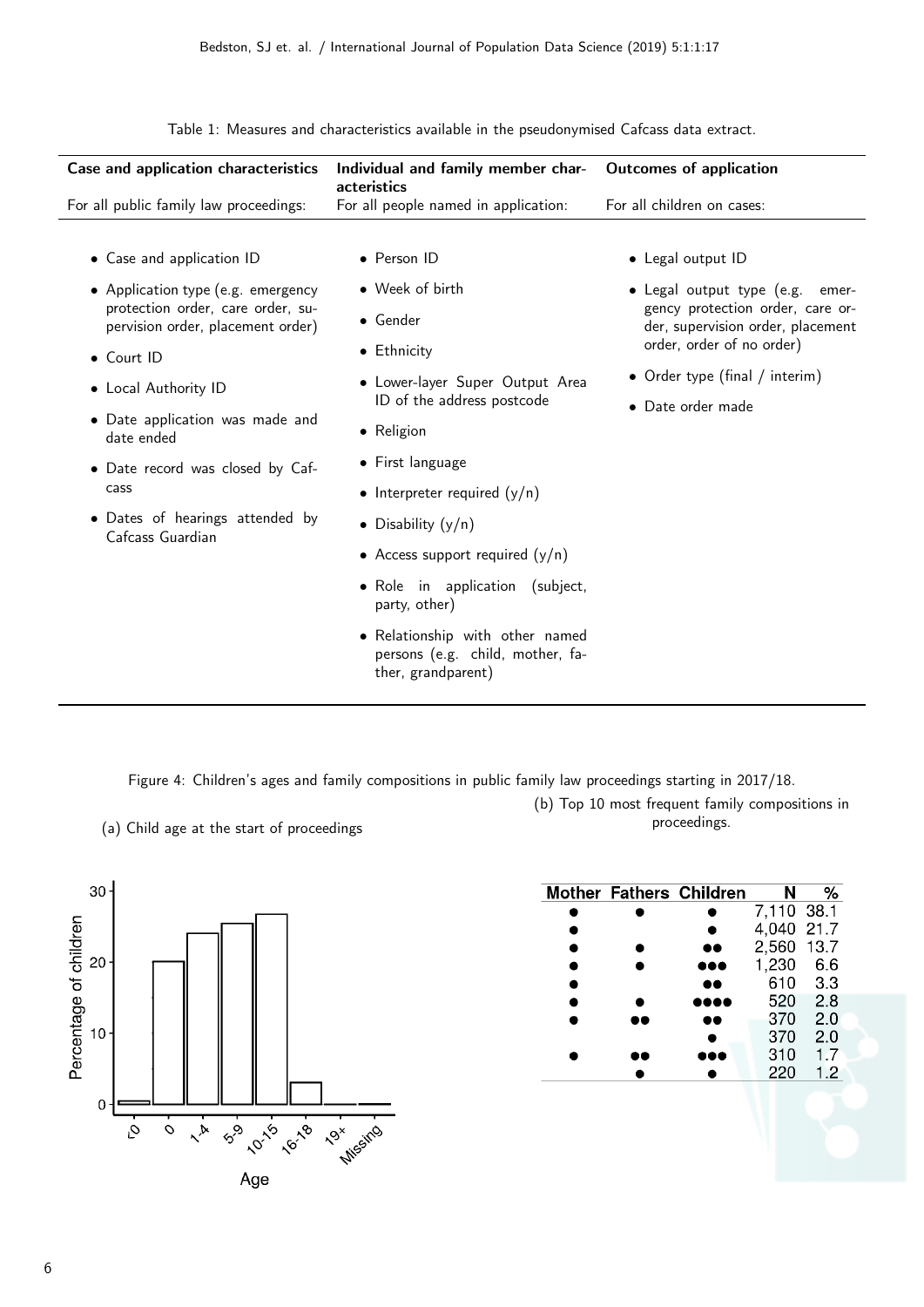Figure 5: Legal outcomes for children in public family law proceedings in 2017/18 and how they relate with the age of the child.

(a) Percentage of children receiving specific final legal orders in 2017/18.



#### Linkage to other administrative datasets

Cafcass holds person identifiers (name, address at time of care proceeding and date of birth) on the adults and children that can be used to link the Cafcass data extract to other individuallevel administrative databases. While linkage to other datasets is currently in its infancy there are a couple of notable projects: the Ministry of Justice has linked data collected by Cafcass to other family courts data as part of their Children in Family Justice Data Share (CFJDS) project, though the accuracy of this linkage is not currently known [17,18]. Additionally, Cafcass data is also being linked to administrative healthcare records in England, enabling research into the healthcare needs of mothers involved in care proceedings to inform interventions to safeguard vulnerable mothers and their children [19]. Within this project, two record linkages are being performed. The first is between Cafcass and data from the Clinical Record Interactive Search (CRIS) database at South London and Maudsley NHS Foundation Trust, which contains information on mental health service use in South London [20]. The second data linkage is between Cafcass and data from Hospital Episode Statistics [21], which contains patient-level information from admissions, outpatient appointments and A&E attendances to NHS hospitals in England.

#### Other work

The Nuffield Family Justice Observatory was created in March 2019 with the following aims: build capability in the use of administrative data for the Family Justice System, improve the supply of empirical evidence, and work collaboratively with stakeholders to identify priorities for new research or synthesis [22]. A major step towards that goal is making the data described here and that of Cafcass Cymru available to researchers, which is discussed in more detail in the Access section. Additionally, Cafcass England maintains a list of internal and external projects conducted using their data. For the full list, please refer to their website [23].

(b) Distribution of age among children receiving specific final legal orders in 2017/18.



### Strengths and limitations

#### **Strengths**

The Cafcass data extract provides national coverage of children involved in public family law proceedings in England and contemporaneous recording of case details, therefore mitigating participant selection and recall biases encountered with other types of study design. The longitudinal nature of this resource, coupled with the ability to identify parent-child relationships, presents the opportunity to follow individuals subject to public family law proceedings over time in order to monitor returns to court. As well as identifying birth parents, Cafcass often identifies the relationships between children and extended family members or non-biological carers giving new insights into the family structures of children involved in public family law proceedings (Figure 3b). Outside of consent-based cohort studies, there are few data sources where a researcher could accurately identify parent-child relationships and identifying parents via household address may perform poorly among transient groups and populations with high prevalence of family breakdown [24,25].

This resource allows researchers to study court-related and population-related trends over time that can be stratified by subgroups such as age, order type and length of proceedings, due to the abundance of information captured by Cafcass. In particular, it may also be possible to evaluate the impact of local interventions targeted at individuals and families subject to public family law proceedings, by comparing outcomes captured by Cafcass between geographical areas.

Further, the Cafcass data extract has great potential to be linked to other administrative databases, covering areas such as health, criminal justice, or education, to look at a broad range of outcomes among families, parents and children subject to public family law proceedings (for example, Cafcass data has already been linked to other family court data within the Ministry of Justice CFJDS project [17]). Any data linkage would be subject to the appropriate permissions being granted.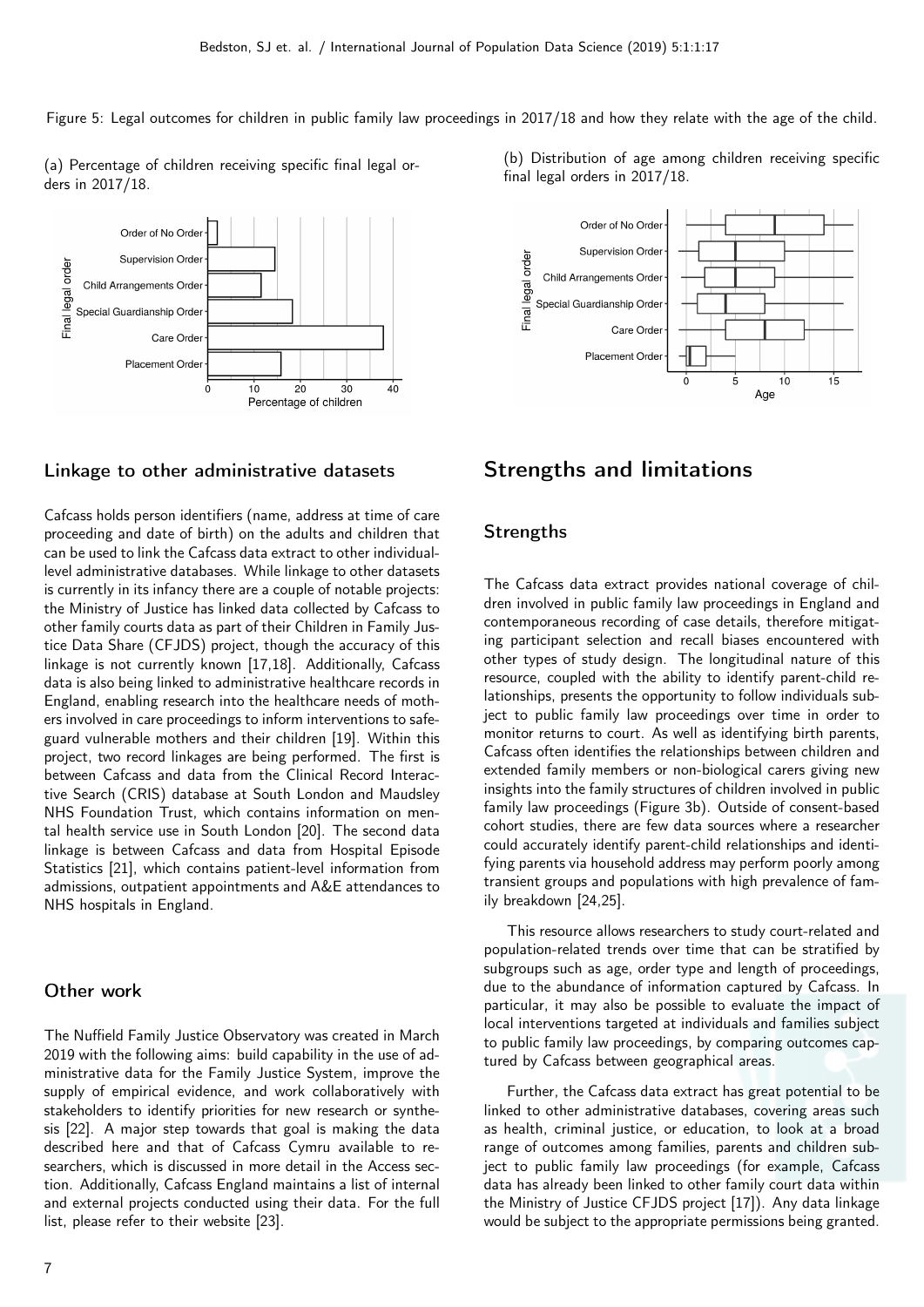#### Limitations

A limiting factor of this resource arises from the nature of Cafcass' work: Cafcass only collects data on cases in which they have been involved. Therefore, the data extract does not include out-of-court arrangements between local authorities and parents such as accommodating children under section 20 (Children Act 1989) — although these data are available in the CLA database [3].

Another caveat is data quality. Prior to April 2010, recording of information for cases was generally poor: less information was recorded about legal orders made and adults listed in a care application were assumed to be respondents (the child's carers, most often the mother and father) in the case. However, missing data in case records has largely improved over time, as shown in Table A1. In addition, trends over time may reflect changes in recording and/or practice. Similarly, they may reflect changes to children's services practice, early intervention provision, or availability other public services (e.g. housing, universal credit, public health programmes) that may indirectly affect demand for public family law intervention.

Due to the Cafcass policy of "proportionate working", they moved to a model of only recording legal orders sufficient for the case to be closed i.e. those that are final. Additionally, no information is recorded on hearings in which a Cafcass Guardian did not attend. Additionally, case records are recorded contemporaneously and, while this reduces recall bias, records are not updated after involvement of the Cafcass Guardian ends. Because of this, some individuals have been erroneously assigned more than one unique ID in the case management system if they changed their last name and/or address on return to court – this can lead to an underestimation of recurrence in public family law proceedings.

Lastly, whilst one of the aims of the Nuffield Family Justice Observatory is to increase usage of available admin data, there is currently no linkage to other datasets that can be made available to researchers, though this is something that is being worked towards.

### Access

From January 2020, access to the Cafcass research data extract will be made available via the Secure Anonymised Information Linkage Databank (SAIL) [26]. Cafcass aims to transfer a refresh of the extract on a bi-annually basis. The SAIL Databank provides secure storage of anonymised individuallevel administrative data for research. The anonymization process that the Cafcass data goes through means that all direct identifiers are removed (e.g. name, exact date of birth, address lines) and a unique anonymised person identifier is assigned, with a project-specific encrypted version of this ID provided uniquely to each project.

Subject to ethical approval and data sharing agreements, SAIL can also link datasets that it holds to one another, or to external data [27,28]. However, opportunities for data linkage are currently limited by the datasets held in SAIL; all other individual-level datasets currently in SAIL include data from the Welsh population only. Applications for data through SAIL follow a two-stage application. Firstly, researchers must discuss their project with a SAIL Databank analyst who will aide

them in completing an initial application. Next, researchers must apply for approval from SAIL's Information Governance Review Panel. Cafcass also has a final say on all application to SAIL for this extract.

The associated cost of a project wanting to use Cafcass data within the SAIL platform is dependent on the unique requirements, resources and support required by each project. However, the general costing model is available from SAIL upon request.

If successful, applicants must undergo Safe Researcher training; a list of suitable courses can be found on their website. Data is accessed via the SAIL Gateway which includes SQL querying tools and applications for analysis such as Microsoft Office, SPSS and R (Stata is available for a small licensing fee). Further information is available from the SAIL website [29]. Access arrangements are subject to the on-going relationship between Cafcass and SAIL and any future developments.

Regarding linkage to other datasets, there exists a tripartite agreement between SAIL, Cafcass and NHS Wales Informatics Service (NWIS), in which NWIS acts as a Trusted Third Party to perform the linkage and assignment of the unique person identifier to SAIL to be combined with the non-identifiable data through the standard split file process [30]. This ensures that data linkages can happen while protecting the identities of those in the data.

### Public involvement

Cafcass makes publically available statistics regarding the public and private family law cases they are involved in, as well as listing research projects carried by themselves and external researchers [23]. While Cafcass engages with children and families to inform policy and practice, they do not currently involve members of the public in the approvals process for external research projects using the data described here [31]. However, the SAIL Databank operate a Consumer Panel made up of members of the public which then advise on the development of ideas and the approval of bids as part of their Information Governance Review Panel, as well as on the dissemination of research findings [32].

We encourage all those interested in using this data resource to engage with members of the public regarding the development, interpretation, and dissemination of research. Individuals with experience of public family law proceedings are a seldom heard from group and, therefore, research using Cafcass data presents an opportunity to engage with members of this population to improve their representation in public involvement activities. Involving members of the public in research, particularly members of the population under study, can help to preserve the focus of research objectives to the study population, ensure any findings are relevant and important to the study population, and improve the ability for research to positively impact policy and practice.

# Funding

Stuart Bedston, Rachel Pearson and Linda Wijlaars are supported by funding from the Nuffield Foundation, grant ref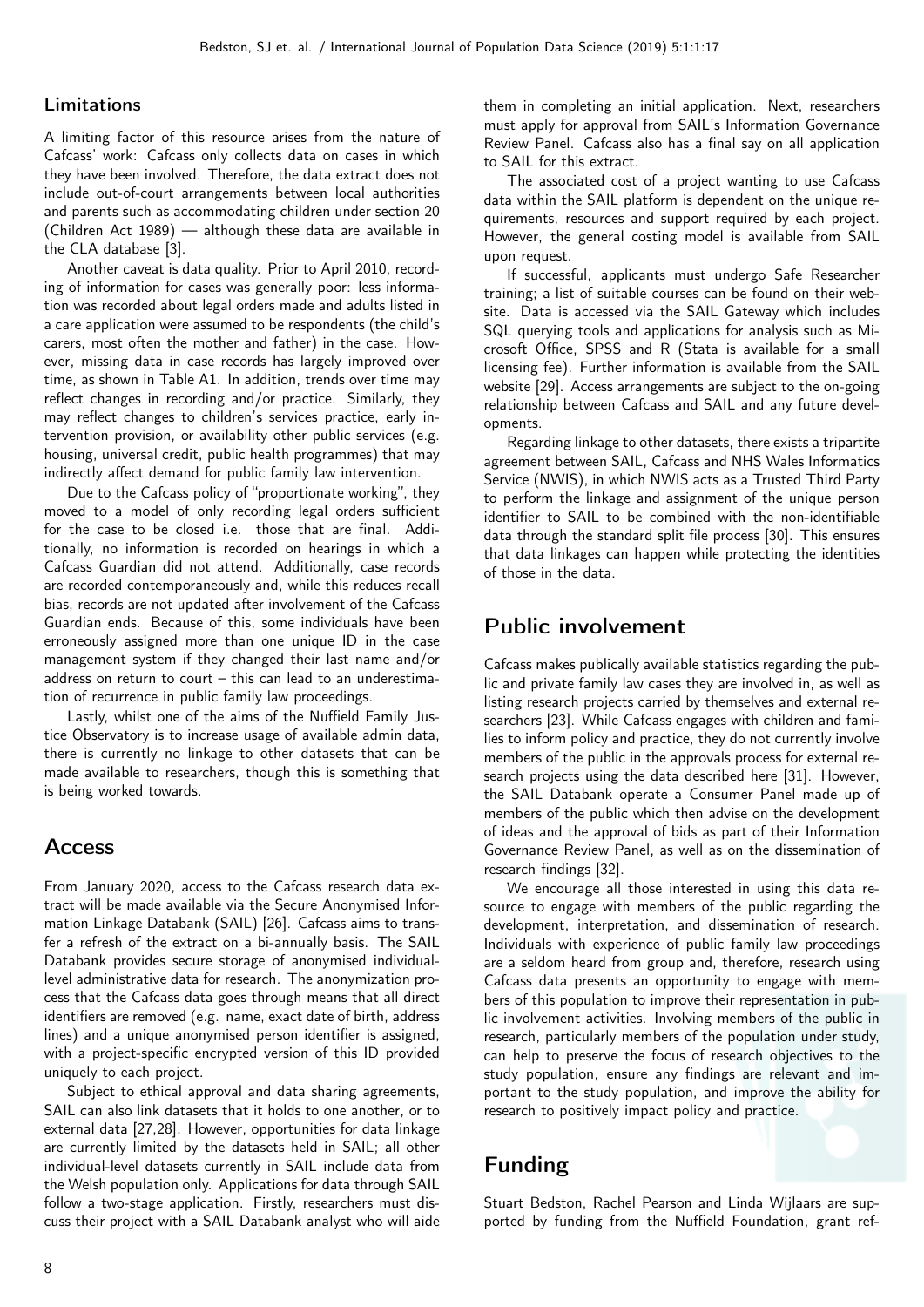erence number KID/42838. Matthew A Jay is supported by funding from the Medical Research Council through the UCL-Birkbeck Doctoral Training Partnership (MR/R502248/1). This is an independent report and the views expressed are not necessarily those of the Nuffield Foundation, the Medical Research Council, the Ministry of Justice or the Children and Family Court Advisory and Support Service.

# Acknowledgments

We would like to thank the Children and Family Court Advisory and Support Service for collecting and allowing researchers to access their data and, in particular, Richard Green for reviewing this publication for accuracy in the description of their work and data access. We would also like to thank Lucy Griffiths and Ashley Akbari at SAIL Databank for reviewing the content relating to SAIL and its processes, and Bachar Alrouh for his contributions towards making the data available in SAIL. This work was funded by the Nuffield Foundation (grant number: KID/42838) as well as the NIHR GOSH BRC. The views expressed are those of the author(s) and not necessarily those of Cafcass, the Nuffield Foundation, the NHS, the NIHR or the Department of Health.

# **Contributors**

SB had approved access to the source Cafcass records and carried out all data manipulation and production of the data extract, as well as the descriptive results presented here. RP led on writing this paper. All authors inputted to the work carried out and have critically reviewed the contents of the manuscript and consent to its publication.

### Conflicts of interest

The authors declare they have no known conflicts of interest.

### **Ethics**

Ethical approval was obtained from the UCL Research Ethics Committee (application number 10803/001), the Lancaster University FAS-LUMS Research Ethics Committee (application number FL16179), and the Cafcass Research Governance Committee to work with the Cafcass data.

## References

- 1. McGrath-Lone L, Dearden L, Nasim B, Harron K, Gilbert R. Changes in first entry to out-of-home care from 1992 to 2012 among children in England. Child Abuse & Neglect [Internet]. 2016;51:163–71. Available from: <https://doi.org/10.1016/j.chiabu.2015.10.020>
- 2. Jay MA. Legal epidemiology, evidence-informed law and administrative data: new frontiers in the study of family justice. In: Creutzfeldt N, Mason M, McConnachie K, editors. Routledge Handbook of Socio-Legal Theory and Methods. London: Routledge; 2019. [https:](https://doi.org/10.4324/9780429952814-27) [//doi.org/10.4324/9780429952814-27](https://doi.org/10.4324/9780429952814-27)
- 3. McGrath-Lone L, Harron K, Dearden L, Nasim B, Gilbert R. Data Resource Profile: Children Looked After Return (CLA). International Journal of Epidemiology [Internet]. 2016;45(3):716-717f. Available from: [https:](https://doi.org/10.1093/ije/dyw117) [//doi.org/10.1093/ije/dyw117](https://doi.org/10.1093/ije/dyw117)
- 4. Department for Education. Children looked after in England including adoption: 2018 to 2019 [Internet]. 2019 [cited 2019 Dec 6]. Available from: [https://www.gov.uk/government/statistics/chi](https://www.gov.uk/government/statistics/children-looked-after-in-england-including-adoption-2018-to-2019) [ldren-looked-after-in-england-including-adop](https://www.gov.uk/government/statistics/children-looked-after-in-england-including-adoption-2018-to-2019) [tion-2018-to-2019](https://www.gov.uk/government/statistics/children-looked-after-in-england-including-adoption-2018-to-2019)
- 5. Cafcass. Cafcass Operating Framework [Internet]. 2018. Available from: [https://www.cafcass.gov.](https://www.cafcass.gov.uk/about-cafcass/policies/) [uk/about-cafcass/policies/](https://www.cafcass.gov.uk/about-cafcass/policies/)
- 6. Felitti VJ, Anda RF, Nordenberg D, Williamson DF, Spitz AM, Edwards V, et al. Relationship of Childhood Abuse and Household Dysfunction to Many of the Leading Causes of Death in Adults: The Adverse Childhood Experiences (ACE) Study. American Journal of Preventive Medicine [Internet]. 1998;14(4):245–58. Available from: [https://doi.org/10.1016/S0749-3797\(98\)](https://doi.org/10.1016/S0749-3797(98)00017-8) [00017-8](https://doi.org/10.1016/S0749-3797(98)00017-8)
- 7. Bellis MA, Lowey H, Leckenby N, Hughes K, Harrison D. Adverse childhood experiences: retrospective study to determine their impact on adult health behaviours and health outcomes in a UK population. Journal of Public Health (Bangkok) [Internet]. 2014;36(1):81–91. Available from: [https://doi.org/10.1093/pubmed/](https://doi.org/10.1093/pubmed/fdt038) [fdt038](https://doi.org/10.1093/pubmed/fdt038)
- 8. Gilbert R, Widom CS, Browne K, Fergusson D, Webb E, Janson S. Burden and consequences of child maltreatment in high-income countries. Lancet [Internet]. 2009;373(9657):68–81. Available from: [https://doi.](https://doi.org/10.1016/S0140-6736(08)61706-7) [org/10.1016/S0140-6736\(08\)61706-7](https://doi.org/10.1016/S0140-6736(08)61706-7)
- 9. Ministry of Justice. Family Court Statistics Quarterly, England and Wales, July to September 2018 [Internet]. 2018 [cited 2019 Feb 6]. Available from: [https://](https://assets.publishing.service.gov.uk/government/uploads/system/uploads/attachment_data/file/764339/FCSQ_July_to_September_2018_-_FINAL.pdf) [assets.publishing.service.gov.uk/government/](https://assets.publishing.service.gov.uk/government/uploads/system/uploads/attachment_data/file/764339/FCSQ_July_to_September_2018_-_FINAL.pdf) [uploads/system/uploads/attachment\\_data/file/](https://assets.publishing.service.gov.uk/government/uploads/system/uploads/attachment_data/file/764339/FCSQ_July_to_September_2018_-_FINAL.pdf) [764339/FCSQ\\_July\\_to\\_September\\_2018\\_-\\_FINAL.](https://assets.publishing.service.gov.uk/government/uploads/system/uploads/attachment_data/file/764339/FCSQ_July_to_September_2018_-_FINAL.pdf) [pdf](https://assets.publishing.service.gov.uk/government/uploads/system/uploads/attachment_data/file/764339/FCSQ_July_to_September_2018_-_FINAL.pdf)
- 10. Ministry of Justice, editor. Practice Direction 2A Care, supervision and other part 4 Proceedings: Guide to case management [Internet]. Available from: [https://](https://www.justice.gov.uk/courts/procedure-rules/family/practice_directions/pd_part_12a) [www.justice.gov.uk/courts/procedure-rules/](https://www.justice.gov.uk/courts/procedure-rules/family/practice_directions/pd_part_12a) [family/practice\\_directions/pd\\_part\\_12a](https://www.justice.gov.uk/courts/procedure-rules/family/practice_directions/pd_part_12a)
- 11. HM Courts & Tribunals Service. Form C110A Application for a care or supervision order or an Emergency Protection Order [Internet]. 2018 **[cited 2019 Dec 5]**. Available from: [https://www.gov.uk/government/publications/f](https://www.gov.uk/government/publications/form-c110a-application-for-a-care-or-supervision-order-or-an-emergency-protection-order) [orm-c110a-application-for-a-care-or-supervis](https://www.gov.uk/government/publications/form-c110a-application-for-a-care-or-supervision-order-or-an-emergency-protection-order) [ion-order-or-an-emergency-protection-order](https://www.gov.uk/government/publications/form-c110a-application-for-a-care-or-supervision-order-or-an-emergency-protection-order)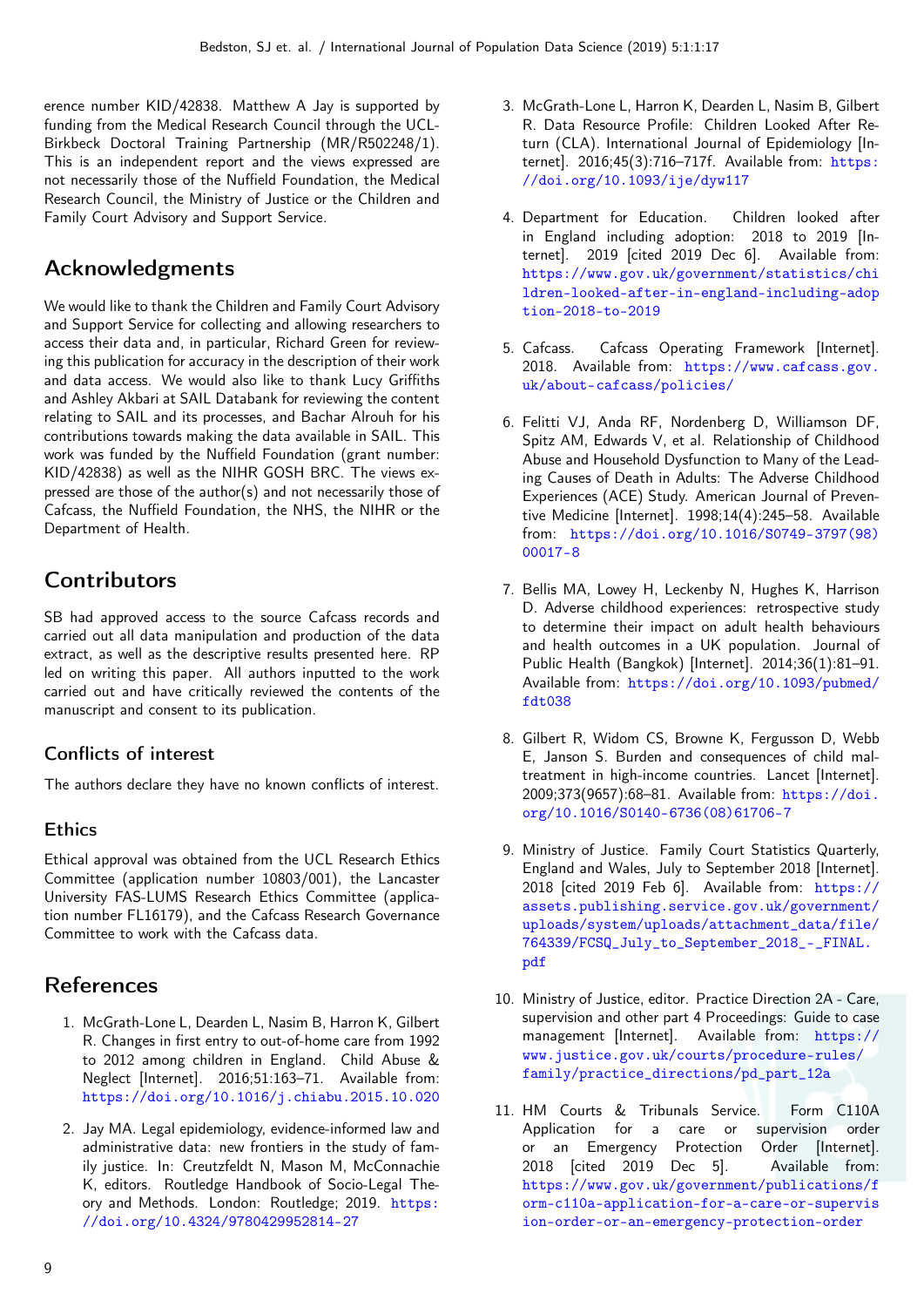- 12. Summerfield A. The representation of children in public law proceedings [Internet]. Ministry of Justice Analytical Series. Ministry of Justice; 2018. Available from: [https://assets.publishing.service.gov.uk/gov](https://assets.publishing.service.gov.uk/government/uploads/system/uploads/attachment_data/file/706254/representation-of-children-in-public-law-proceedings.pdf) [ernment/uploads/system/uploads/attachment\\_da](https://assets.publishing.service.gov.uk/government/uploads/system/uploads/attachment_data/file/706254/representation-of-children-in-public-law-proceedings.pdf) [ta/file/706254/representation-of-children-in](https://assets.publishing.service.gov.uk/government/uploads/system/uploads/attachment_data/file/706254/representation-of-children-in-public-law-proceedings.pdf) [-public-law-proceedings.pdf](https://assets.publishing.service.gov.uk/government/uploads/system/uploads/attachment_data/file/706254/representation-of-children-in-public-law-proceedings.pdf)
- 13. Family Justice Review Panel. Family Justice Review Final Report [Internet]. 2011. Available from: [https://](https://assets.publishing.service.gov.uk/government/uploads/system/uploads/attachment_data/file/217343/family-justice-review-final-report.pdf) [assets.publishing.service.gov.uk/government/](https://assets.publishing.service.gov.uk/government/uploads/system/uploads/attachment_data/file/217343/family-justice-review-final-report.pdf) [uploads/system/uploads/attachment\\_data/file/](https://assets.publishing.service.gov.uk/government/uploads/system/uploads/attachment_data/file/217343/family-justice-review-final-report.pdf) [217343/family-justice-review-final-report.](https://assets.publishing.service.gov.uk/government/uploads/system/uploads/attachment_data/file/217343/family-justice-review-final-report.pdf) [pdf](https://assets.publishing.service.gov.uk/government/uploads/system/uploads/attachment_data/file/217343/family-justice-review-final-report.pdf)
- 14. Broadhurst K, Alrouh B, Yeend E, Harwin J, Shaw M, Pilling M, et al. Connecting Events in Time to Identify a Hidden Population: Birth Mothers and Their Children in Recurrent Care Proceedings in England. British Journal of Social Work [Internet]. 2015;45(8):2241–60. Available from: <https://doi.org/10.1093/bjsw/bcv130>
- 15. Bedston S, Philip G, Youansamouth L, Clifton J, Broadhurst K, Brandon M, et al. Linked lives: Gender, family relations and recurrent care proceedings in England. Children and Youth Services Review [Internet]. 2019 Jun 23 [cited 2019 Jul 15]; Available from: [https:](https://doi.org/10.1016/j.childyouth.2019.104392) [//doi.org/10.1016/j.childyouth.2019.104392](https://doi.org/10.1016/j.childyouth.2019.104392)
- 16. Broadhurst K, Alrouh B, Mason C, Ward H, Holmes L, Ryan M, et al. Born into Care: Newborn babies subject to care proceedings in England. London; 2018.
- 17. Ministry of Justice. Children in Family Justice Data Share - the public law applications to orders (PLATO) tool [Internet]. 2017. Available from: [https://](https://assets.publishing.service.gov.uk/government/uploads/system/uploads/attachment_data/file/696108/children-in-family-justice-data-share.pdf) [assets.publishing.service.gov.uk/government/](https://assets.publishing.service.gov.uk/government/uploads/system/uploads/attachment_data/file/696108/children-in-family-justice-data-share.pdf) [uploads/system/uploads/attachment\\_data/file/](https://assets.publishing.service.gov.uk/government/uploads/system/uploads/attachment_data/file/696108/children-in-family-justice-data-share.pdf) [696108/children-in-family-justice-data-share](https://assets.publishing.service.gov.uk/government/uploads/system/uploads/attachment_data/file/696108/children-in-family-justice-data-share.pdf). [pdf](https://assets.publishing.service.gov.uk/government/uploads/system/uploads/attachment_data/file/696108/children-in-family-justice-data-share.pdf)
- 18. Jay MA, Pearson R, Wijlaars L, Olhede S, Gilbert R. Using administrative data to quantify overlaps between public and private children law in England: Report for the Ministry of Justice on the Children in Family Justice Data Share pilot [Internet]. 2019 [cited 2019 Dec 5]. Available from: [https://www.ucl.ac.uk/child-health/sites/chi](https://www.ucl.ac.uk/child-health/sites/child-health/files/research-ppp-legal-epi-jay-et-al-moj-datashare-full.pdf) [ld-health/files/research-ppp-legal-epi-jay-e](https://www.ucl.ac.uk/child-health/sites/child-health/files/research-ppp-legal-epi-jay-et-al-moj-datashare-full.pdf) [t-al-moj-datashare-full.pdf](https://www.ucl.ac.uk/child-health/sites/child-health/files/research-ppp-legal-epi-jay-et-al-moj-datashare-full.pdf)
- 19. Nuffield Foundation. The health needs of mothers and children in family court cases [Internet]. [cited 2019 Dec 5]. Available from: [https://www.nuffieldfoundation.org/health-ne](https://www.nuffieldfoundation.org/health-needs-mothers-and-children-family-court-cases) [eds-mothers-and-children-family-court-cases](https://www.nuffieldfoundation.org/health-needs-mothers-and-children-family-court-cases)
- 20. Perera G, Broadbent M, Callard F, Chang CK, Downs J, Dutta R, et al. Cohort profile of the South London and Maudsley NHS Foundation Trust Biomedical Research Centre (SLaM BRC) Case Register: Current status and recent enhancement of an Electronic Mental Health Record-derived data resource. BMJ Open. 2016; <https://doi.org/10.1136/bmjopen-2015-008721>
- 21. Herbert A, Wijlaars L, Zylbersztejn A, Cromwell D, Hardelid P. Data Resource Profile: Hospital Episode Statistics Admitted Patient Care (HES APC). International Journal of Epidemiology [Internet]. 2017; Available from: [https://doi.org/10.1093%2Fije%](https://doi.org/10.1093%2Fije%2Fdyx015) [2Fdyx015](https://doi.org/10.1093%2Fije%2Fdyx015)
- 22. Nuffield Foundation. History of the Nuffield Family Justice Observatory [Internet]. [cited 2019 Dec 5]. Available from: [https://www.nuffieldfjo.org.uk/](https://www.nuffieldfjo.org.uk/about/history) [about/history](https://www.nuffieldfjo.org.uk/about/history)
- 23. Cafcass. Research and Data [Internet]. [cited 2019 Dec 5]. Available from: [https://www.cafcass.gov.uk/](https://www.cafcass.gov.uk/about-cafcass/research-and-data/) [about-cafcass/research-and-data/](https://www.cafcass.gov.uk/about-cafcass/research-and-data/)
- 24. Harron K, Gilbert R, Cromwell D, van der Meulen J. Linking Data for Mothers and Babies in De-Identified Electronic Health Data. Gebhardt S, editor. PLoS One [Internet]. 2016 Oct 20 [cited 2019 Feb 6];11(10):e0164667. Available from: [https://doi.](https://doi.org/10.1371/journal.pone.0164667) [org/10.1371/journal.pone.0164667](https://doi.org/10.1371/journal.pone.0164667)
- 25. Davé S, Petersen I, Sherr L, Nazareth I. Incidence of Maternal and Paternal Depression in Primary Care: A Cohort Study Using a Primary Care DatabaseIncidence of Parental Depression in Primary Care. Arch Pediatr Adolesc Med [Internet]. 2010;164(11):1038–44. Available from: [https://doi.org/10.1001/archpediatrics.](https://doi.org/10.1001/archpediatrics.2010.184) [2010.184](https://doi.org/10.1001/archpediatrics.2010.184)
- 26. Jones KH, Ford D V, Jones C, Dsilva R, Thompson S, Brooks CJ, et al. A case study of the Secure Anonymous Information Linkage (SAIL) Gateway: A privacyprotecting remote access system for health-related research and evaluation. Journal of Biomedical Informatics [Internet]. 2014;50:196–204. Available from: <https://doi.org/10.1016/j.jbi.2014.01.003>
- 27. Ford D V., Jones KH, Verplancke JP, Lyons RA, John G, Brown G, et al. The SAIL Databank: Building a national architecture for e-health research and evaluation. BMC Health Services Research [Internet]. 2009; Available from: [https://doi.org/10.1186/](https://doi.org/10.1186/1472-6963-9-157) [1472-6963-9-157](https://doi.org/10.1186/1472-6963-9-157)
- 28. Lyons RA, Jones KH, John G, Brooks CJ, Verplancke JP, Ford D V., et al. The SAIL databank: Linking multiple health and social care datasets. BMC Medical Informatics Decision Making. 2009; [https:](https://doi.org/10.1186/1472-6947-9-3) [//doi.org/10.1186/1472-6947-9-3](https://doi.org/10.1186/1472-6947-9-3)
- 29. SAIL Databank. Application Process [Internet]. [cited 2019 Dec 5]. Available from: [https:](https://saildatabank.com/application-process/two-stage-process/) [//saildatabank.com/application-process/](https://saildatabank.com/application-process/two-stage-process/) [two-stage-process/](https://saildatabank.com/application-process/two-stage-process/)
- 30. Jones KH, Ford DV, Thompson S, Lyons R. A Profile of the SAIL Databank on the UK Secure Research Platform. International Journal of Population Data Science [Internet]. 2019 Nov 20 [cited 2019 Nov 26]; Vol 4 (2). Available from: [https://ijpds.org/article/view/](https://ijpds.org/article/view/1134) [1134](https://ijpds.org/article/view/1134)